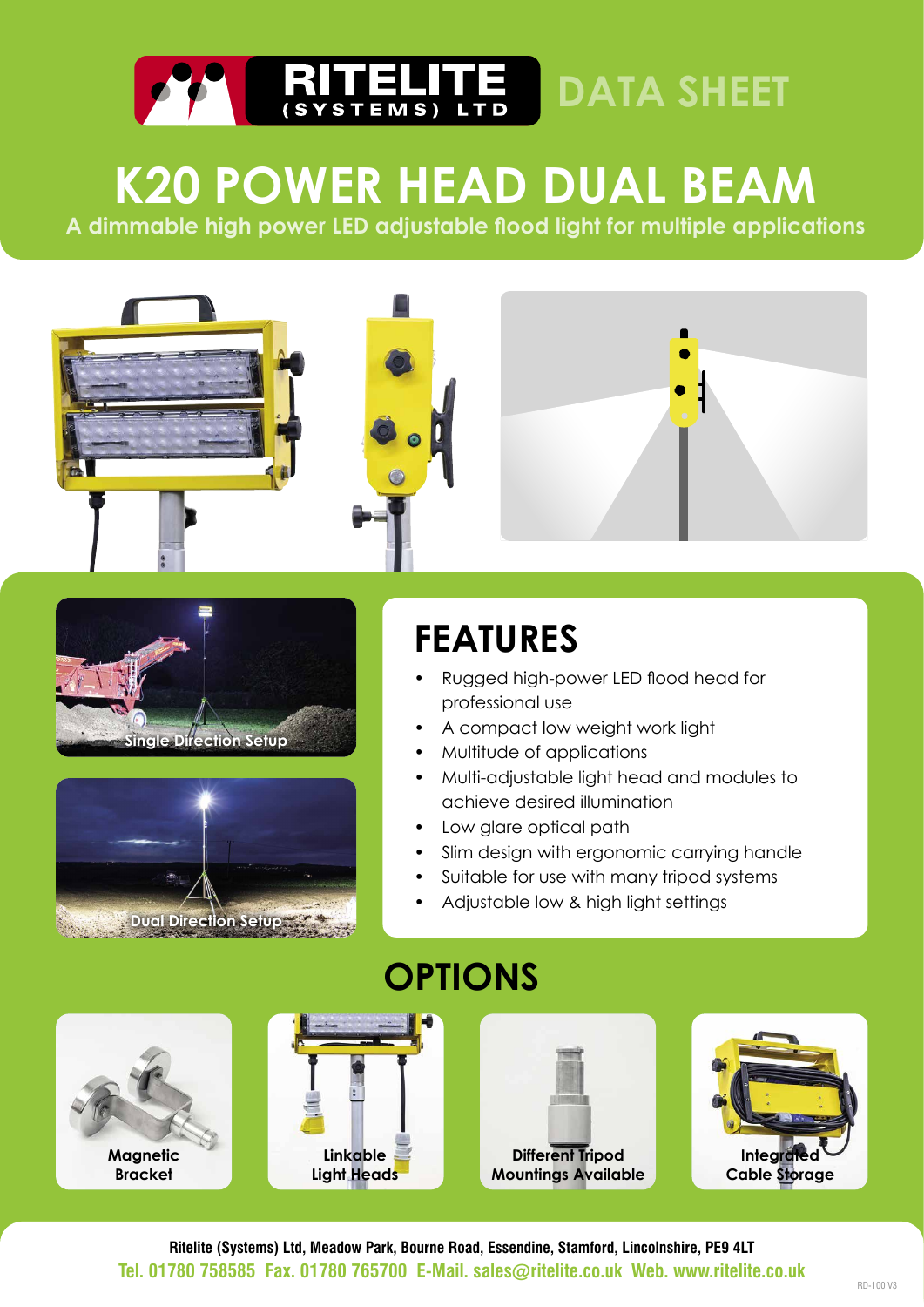



Dual direction lighting mode with individually adjustable lighting modules



180 degree vertical adjustment



360 degree horizontal rotation through cylindrical locking spigot system





| <b>Ritelite K20 Power Head</b>     | <b>Specification</b>                                                         |  |
|------------------------------------|------------------------------------------------------------------------------|--|
| <b>Light Source</b>                | Twin LED module with individual positioning                                  |  |
| Power                              | 100 to 200W (Low to high power)                                              |  |
| Light Output                       | 15,000 lumens (low) to 27,000 lumens (high) @ 6400K                          |  |
| Beam Angle                         | 60 degrees                                                                   |  |
| Longevity                          | 50,000 hours                                                                 |  |
| Input                              | 90-305V AC 50/60Hz $>0.98$ power factor (multiple plug<br>options available) |  |
| <b>Operating Temperature Range</b> | $-20^{\circ}$ C to $+40^{\circ}$ C                                           |  |
| Dimensions (W x H x D)             | 400mm x 130mm x 390mm (including tripod mount)                               |  |
| Weight                             | 4.85Kg (Linkable option 5.2Kg)                                               |  |
| Construction                       | Powder coated aluminium                                                      |  |
| Cable length                       | 5-10m heavy duty cable (optional)                                            |  |
| <b>IP Class</b>                    | IP65 (Electrical connector dependant)                                        |  |